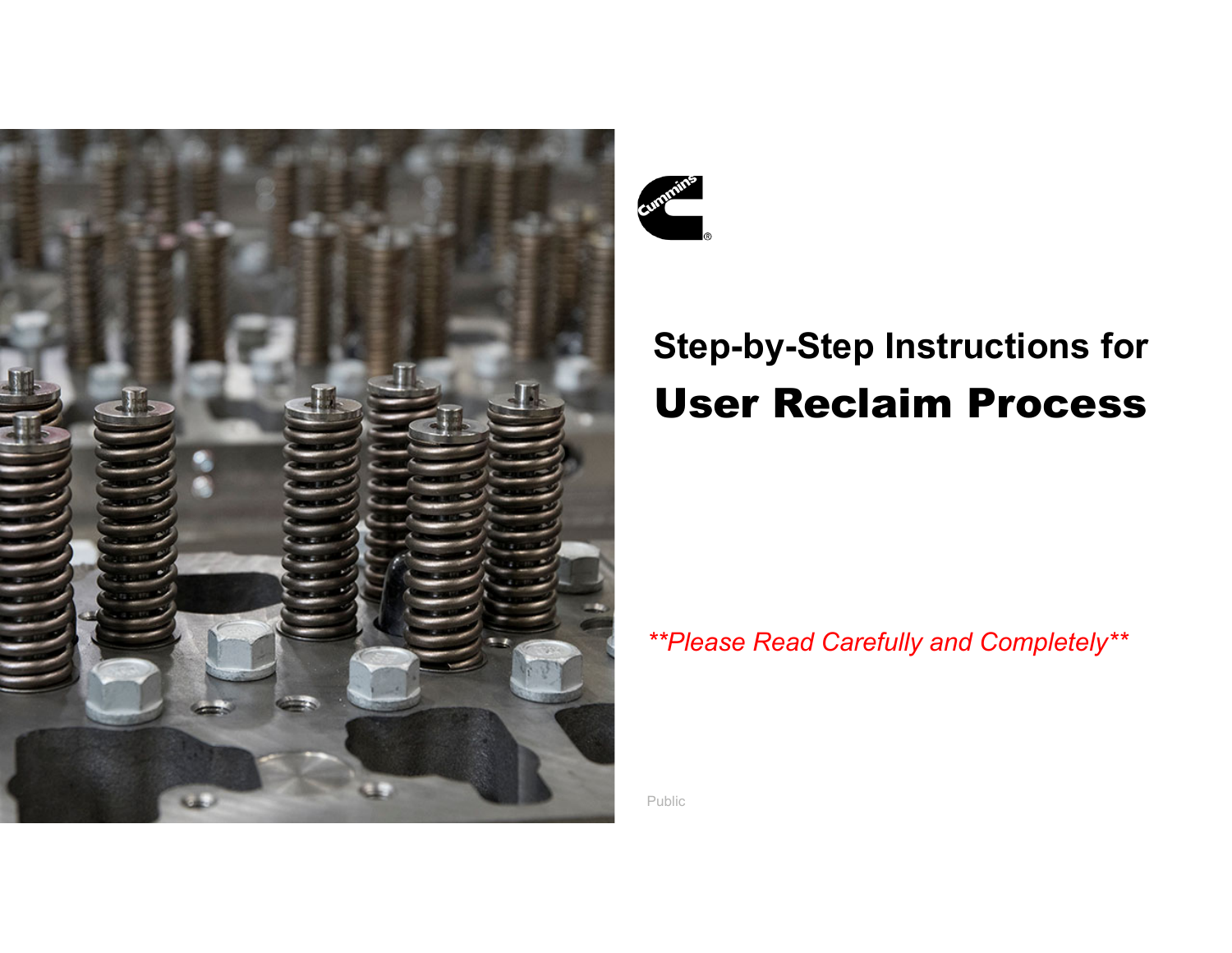# **Sign In page / User Reclaim page**

### User Reclaim Process

Once a User has been triggered for Reclaim, they will be routed through the following process upon their next login attempt to any of the Onboarded Applications (listed at the end of this slide deck). *(Note: The user must know their existing Username and Password to complete the initial Sign-In step.)*

User enters existing Username and Password, *Clicks on Login button*.

User is automatically taken to the User Reclaim page.

A message is displayed stating they are required to provide a New Username, New Password and valid Email Address. *Click on Close button*.

*\*\*It is recommended user close all browser sessions before attempting the RECLAIM Process\*\**



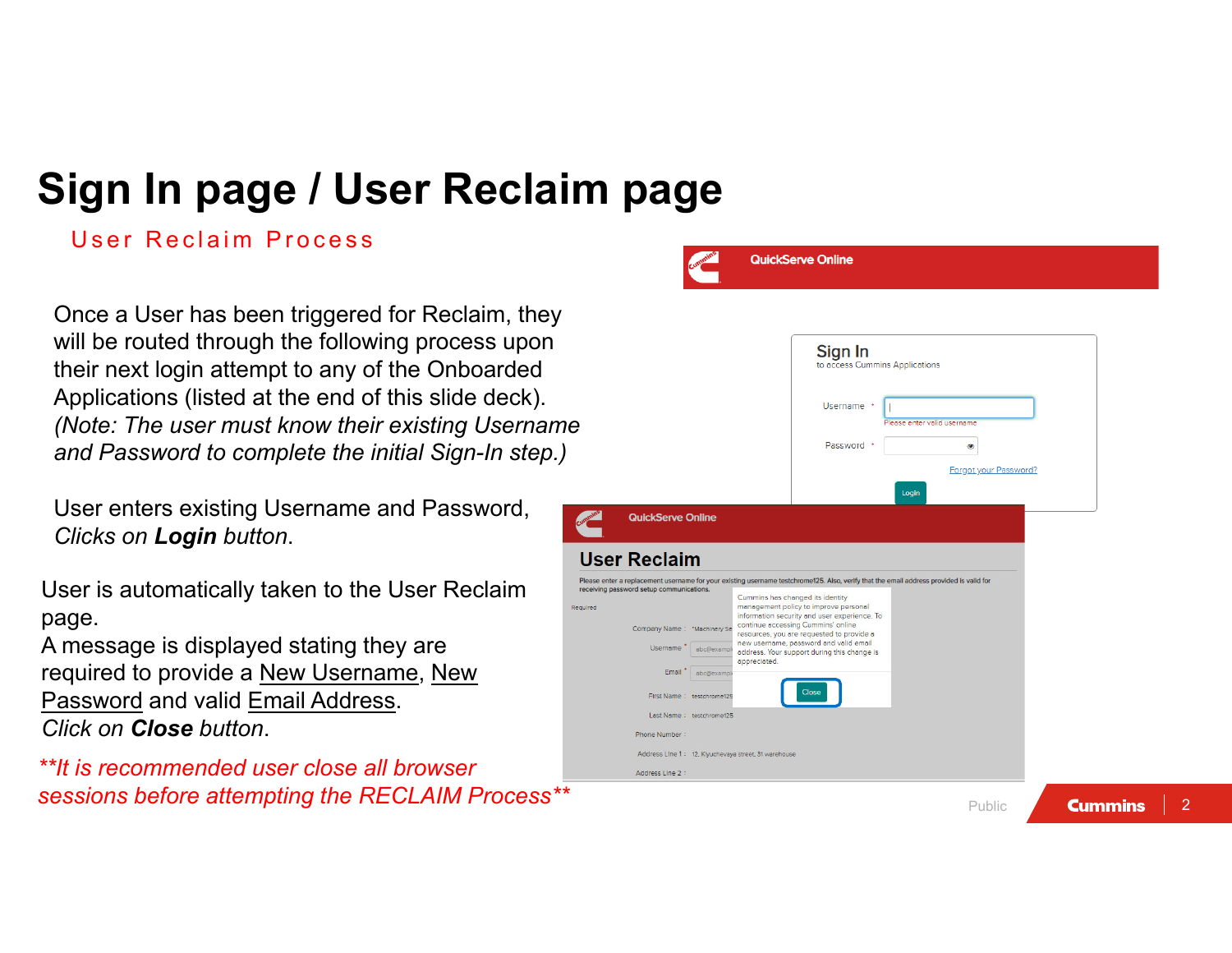# **User Reclaim page**

## User Reclaim Process

The user needs to setup:

**\*New Username** - by default set to current Username with "@cmiuser.com" added at the end. (Example:current.username@cmiuser.com).

*[The New Username must be in format of an email.]*

*The user can Change OR- Edit the Username at this time it if they choose.*

**Please Make Note of your New Username.** 

**\*Email Address** the user will need to enter a valid Email Address in this field.

*Please Note:* All system notifications will be sent to this address, **including the Email notice to setup your New Password***.*



*Click the "I Agree" checkbox for the Terms and Conditions*. ("Terms and Conditions" link to view them) *Click on Register button*. **Cummins** 3Public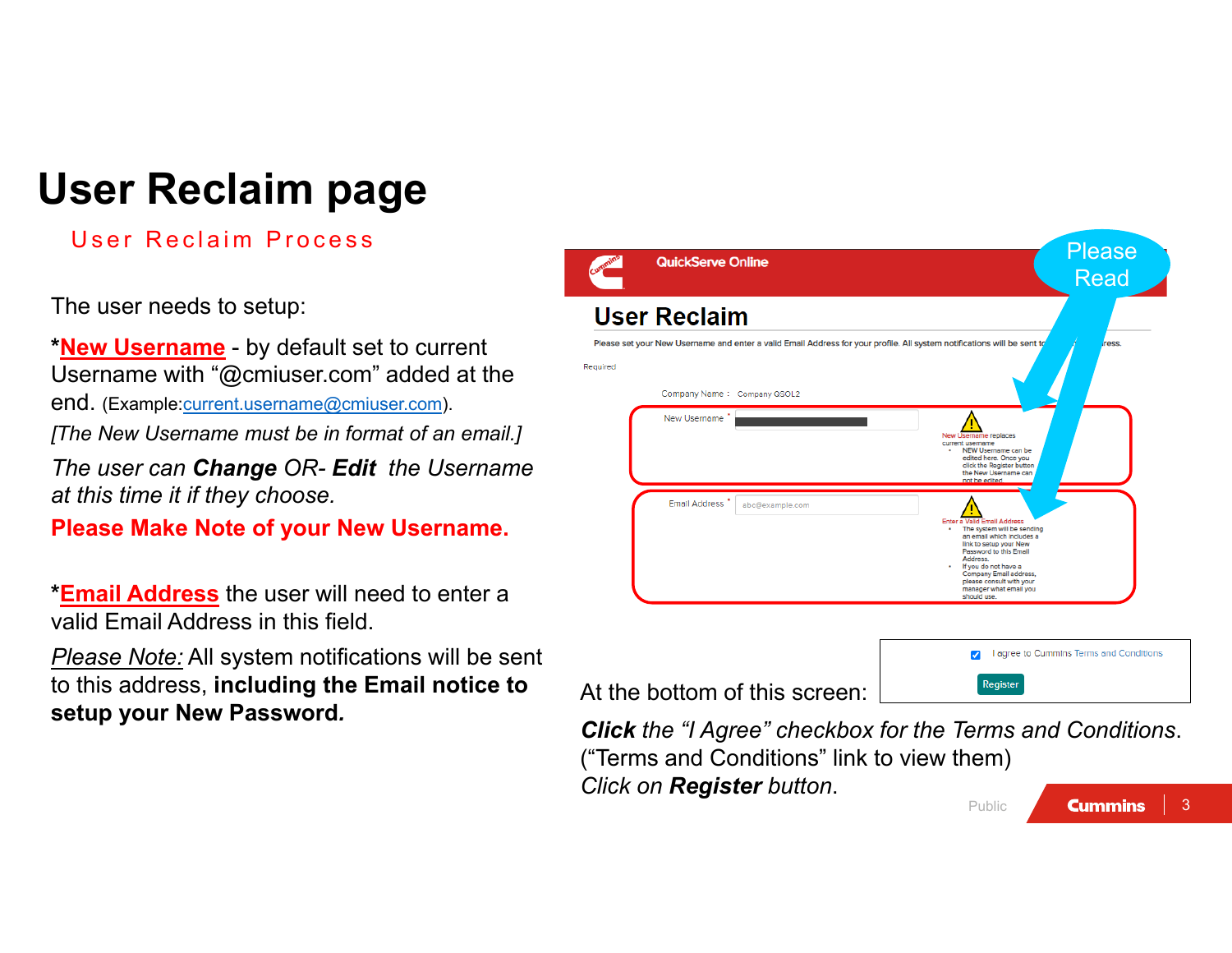# **Thank you page / Email Notice**

## User Reclaim Process

A Thank You message informs user an email will be sent to them *with a link to setup their new password*.

*Close the browser window once you've read the note.*

Now check your Email…

User will receive an email from Cummins Inc. The notice shows the **New Username** and a link to setup their *Challenge Question/Answers* and *New Password*.

**Note:** *The link in this email is only valid for 24 hours. IF the link does expire the user can click on the "Forgot your Password" link at the bottom on the login screen to have the New Password email re-sent.*

### *Click on Set Your Password button*

After clicking the link, the user will be taken to a Challenge Question/Answer page.

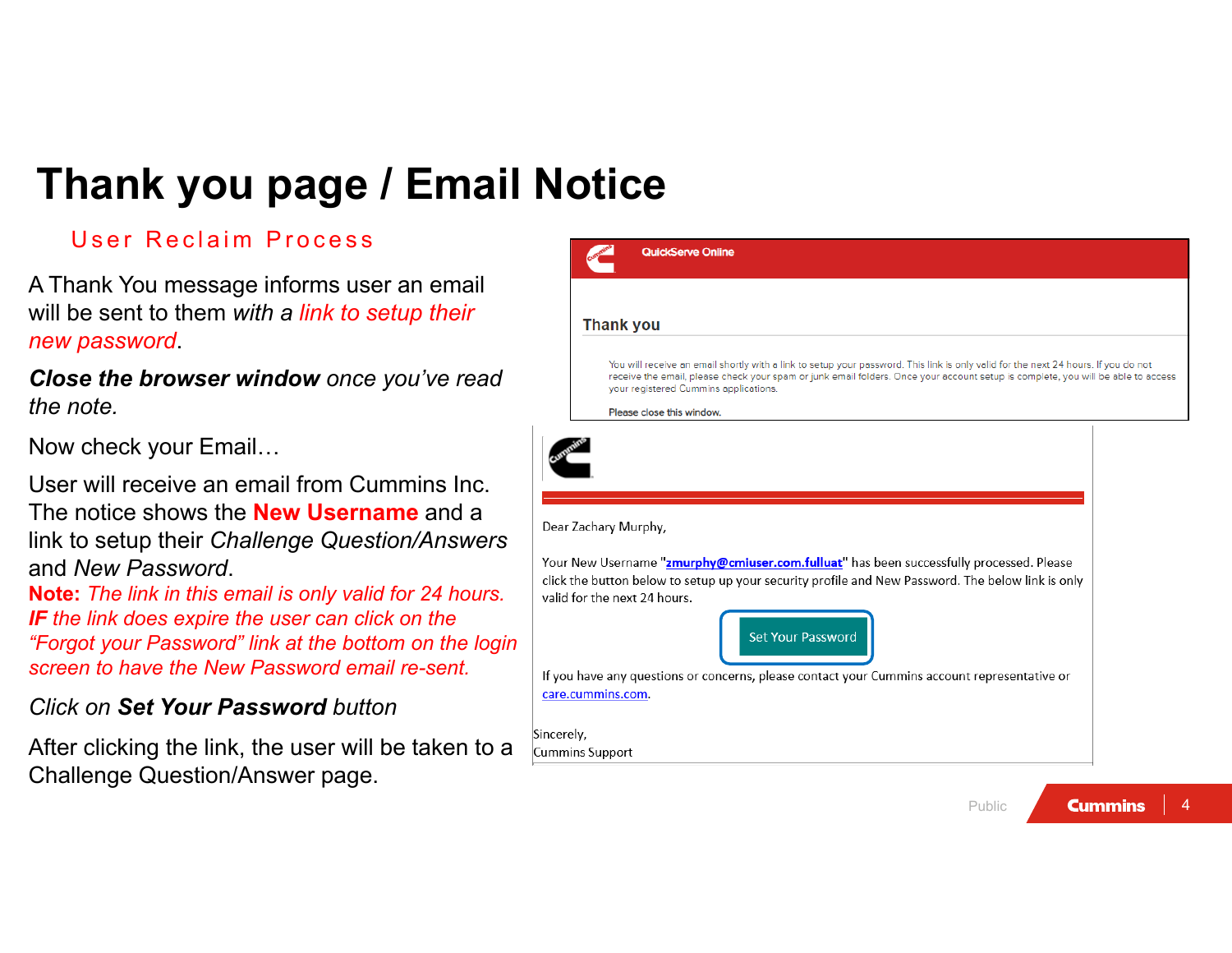# **Challenge Question page**

**Online Login** 

### User Reclaim Process

*User needs to Select and Provide Answers to three different Challenge Questions.*

Clicking the question down arrow allows user to chose from a list of questions and enter their answer below it.

Please make note of your Questions and Answers, if you ever forget your password you will need to know these answers.

*Once all three questions are Selected and Answered, Click on the Confirm button.*

| Challenge Question 1        | - Select question -                                                                                                                                                                                                                                                                                                                                                                                                                                                                                                                                                                     |
|-----------------------------|-----------------------------------------------------------------------------------------------------------------------------------------------------------------------------------------------------------------------------------------------------------------------------------------------------------------------------------------------------------------------------------------------------------------------------------------------------------------------------------------------------------------------------------------------------------------------------------------|
|                             | Please enter a valid answer                                                                                                                                                                                                                                                                                                                                                                                                                                                                                                                                                             |
| <b>Challenge Question 2</b> | - Select question -                                                                                                                                                                                                                                                                                                                                                                                                                                                                                                                                                                     |
|                             | Please enter a valid answer                                                                                                                                                                                                                                                                                                                                                                                                                                                                                                                                                             |
| Challenge Question 3        | - Select question -                                                                                                                                                                                                                                                                                                                                                                                                                                                                                                                                                                     |
|                             | Please enter a valid answer                                                                                                                                                                                                                                                                                                                                                                                                                                                                                                                                                             |
|                             | Confirm<br>- Select question -<br>What city were you born In?<br>What is the first company that you worked for?<br>What is the first name of your spouse's father?<br>What is the make of your first car?<br>What is the name of the place your wedding reception was held?<br>What is the name of your first pet?<br>What is the name of your first school?<br>What is your favorite food?<br>What is your favorite sport?<br>What is your favorite vacation place?<br>What Is your High School Mascot?<br>What is your mother's maiden name?<br>Where did you first meet your spouse? |

**Cummins**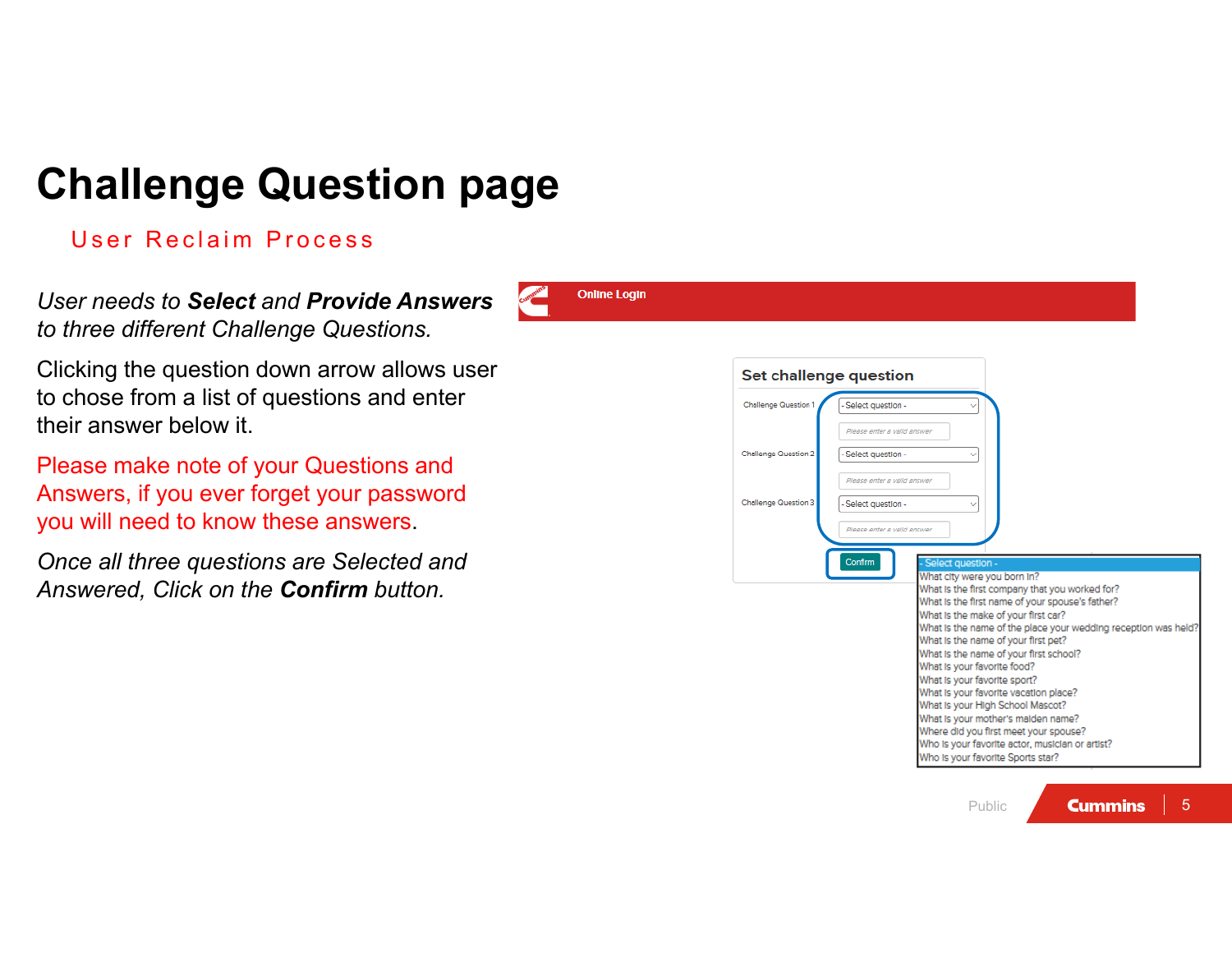## **Set Password page**

#### User Reclaim Process

User is then taken to a Set Password screen for their New Username. *User needs to enter a New Password* (Must meet listed criteria).



*User enters same New Password a second time to confirm it.*

*Click on Change Password button*.

Message stating the password has been successfully set is displayed.

*User needs to Close this window.*

Open a new browser session where they can now login to any onboarded application using their New Username and New Password.

| Your password must have at least: |                                                                                                                              |  |  |
|-----------------------------------|------------------------------------------------------------------------------------------------------------------------------|--|--|
|                                   | - <i><b>B</b></i> characters<br>· 1 uppercase letter<br>. 1 Inwernese letter<br>. <i>i numher</i><br>· 1 special character ® |  |  |
| New Password                      | New Password                                                                                                                 |  |  |
| Confirm Password                  | Re-enter your password                                                                                                       |  |  |

**Online Login** 

✔ Your password has been successfully set, please login to the application in a new window.